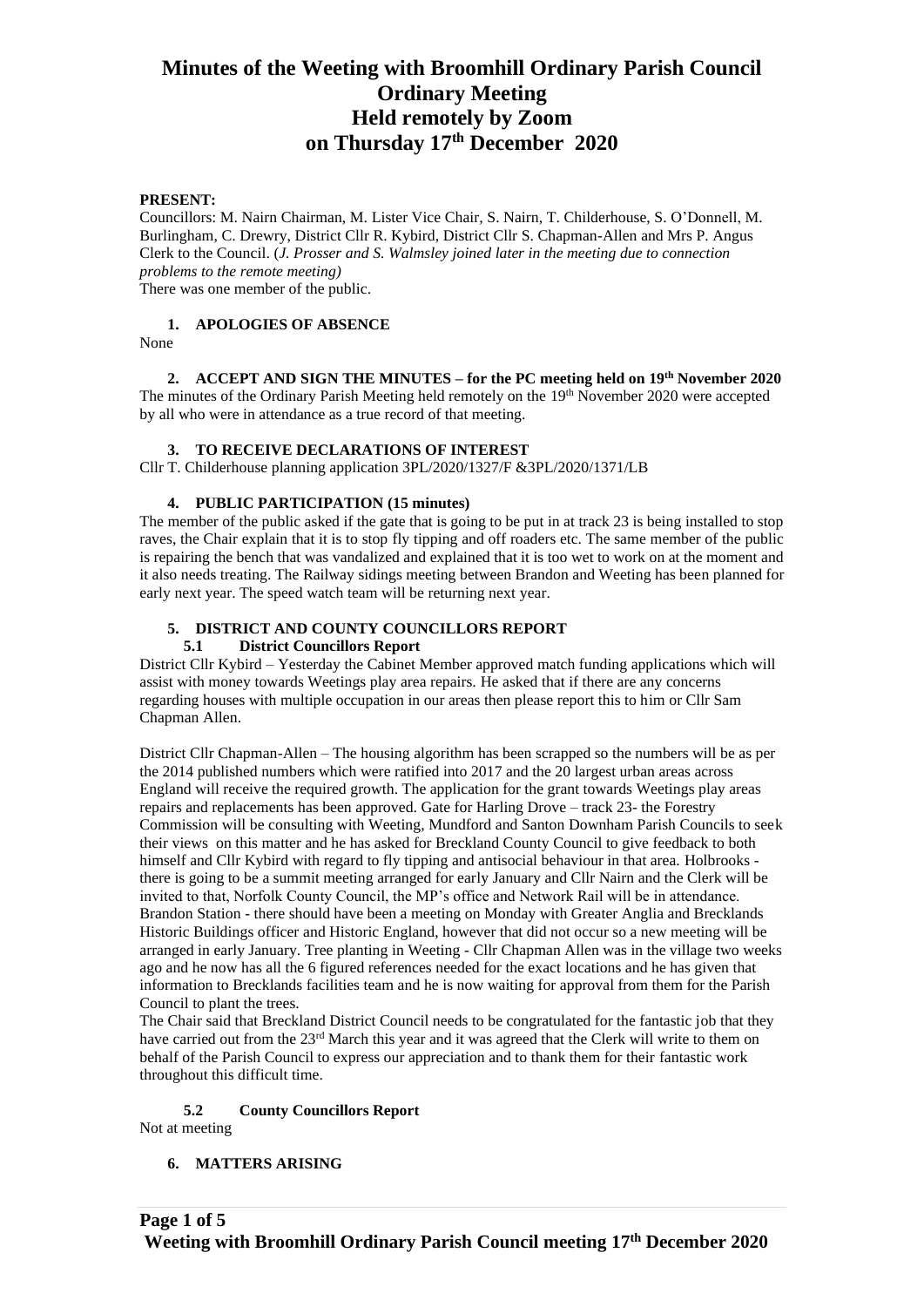# **Minutes of the Weeting with Broomhill Ordinary Parish Council Ordinary Meeting Held remotely by Zoom**

# **on Thursday 17th December 2020**

# **6.1 Outstanding Highway Matters – to discuss any outstanding issues and to report any new issues**

Highways are writing to the owners of the overgrown willow tree in Rectory Lane that overhanging onto the road.

Highways have said that the footpath that extends from the junction of Peppers Close up to the first bend on the main road is nothing to do with them.

# **6.2 Playing Field/Open Spaces**

- Basket swing alternatives for the replacements not discussed.
- New Play Equipment to discuss/assess what contribution is needed from developers re: 3PL/2020/0743/F - Cllr O'Donnell will get costings for a skate park, a large basket swing for the teens and replacements for the wooden equipment before the next meeting.
- Cllr Lister has had to change some lights that were not working on one of the Christmas trees.

# **6.3 Any other matters that require action**

None

# **7. REPORTS**

# **7.1 Chairman's Report**

The Chair said that he personally does not think that track 23 should be gated – it should be policed more.

# **7.2 Clerks Report**

- Reported wonky lamp post on Parrotts Piece, this has since been repaired.
- Applied for some free visors that were on offer for our volunteers and residents 30 have been distributed by Cllr Lister and since then I have received another 100 to give away
- Amended the grant application asking for £150 towards PPE equipment for volunteers' and we have now received this.
- Sent over grant application for money towards new swing and repairs to the play area for £2610 this will pay for half of the total cost.
- Sent over details of areas where we would like to plant trees to Cllr Chapman Allen as he had kindly offered to help to locate the exact locations.
- Dropped off lapel pin and certificate to resident.
- Sent out thankyou letters to residents that helped with bulb planting.
- Prepared draft budget figures for next year.

# **7.3 Handyman Report**

- Parrotts Piece replaced broken post painted yellow and fitted reflectors re-painted 3 other old posts.
- Teen Shelter sorted out orange matting, and then went to WPC store to unlock and lock the barrier for a resident. Went back next day to cut stock fence wire end and stapled up to make safe.
- Playing field freed up padlock on barrier that the keep fit instructor could not unlock.
- Bottle bank cleared small amount of fly tipping.
- Clothing bank cleared big bags of clothing left outside the bank a couple of times a week.

# **7.4 Street Lighting Officers Report**

Two reported out this month.

# **7.5 Bowls Club Report**

Nothing to report, however they have taken on a coach.

# **7.6 Village Hall Report**

Nothing to report – The Chairs said that the work carried out on the floor and ceilings etc is absolutely fantastic and it was agreed that the Village Hall Committee should be congratulated.

# **7.7 Football Club Report**

The Chair said that the football team are coming on really well.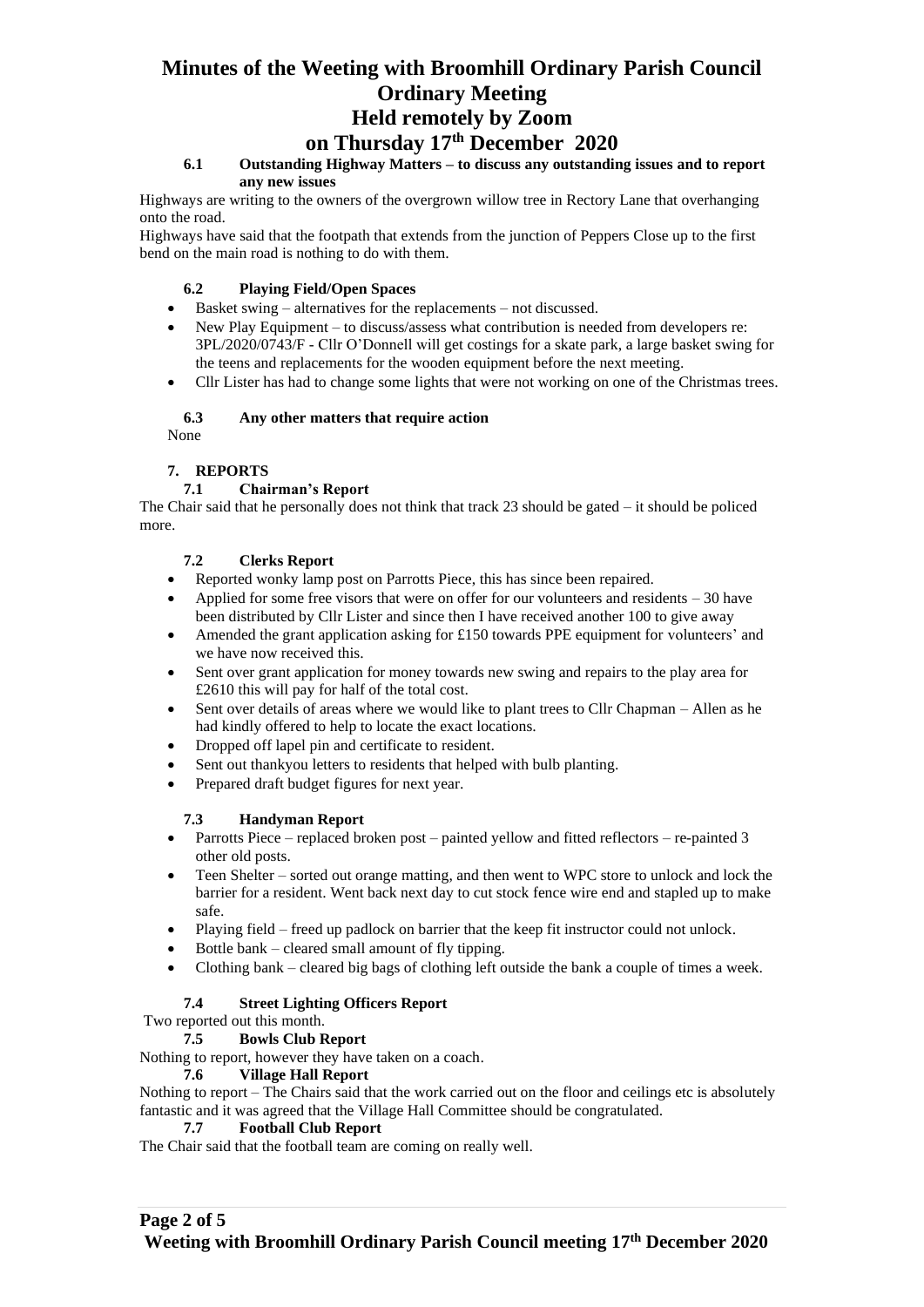# **Minutes of the Weeting with Broomhill Ordinary Parish Council Ordinary Meeting Held remotely by Zoom on Thursday 17th December 2020**

#### **8. CORRESPONDENCE – To report on any outstanding correspondence received by the Council**

The Clerk has received and email regarding a blossom tree on a property in Castle Close that is in danger of being cut down in. It was agreed that the Clerk advises the person that complained to ask the District Council to apply for a Tree Preservation Order.

# **9. FINANCE**

## **9.1 To agree and sign the payments for November / December 2020**

The following payments were authorised on Thursday the 17th December at the PC meeting held virtually by Zoom the payments were signed off by the Chair.

| <b>Balance for December 2020</b> |                                                   | £11,829.37 |
|----------------------------------|---------------------------------------------------|------------|
|                                  | Minus the following direct debits                 |            |
| E-On Street Lights               |                                                   | £641.89    |
| E-On Street Lights Parrots Piece |                                                   | £17.57     |
| Viridor Waste                    |                                                   | £65.06     |
| <b>Total Direct Debits</b>       |                                                   | £724.52    |
| Plus, the following receipts     |                                                   |            |
| NCF grant payment                |                                                   | £150.00    |
| <b>Football Electricity</b>      |                                                   | £23.74     |
| <b>Total Income</b>              |                                                   | £173.74    |
|                                  | <b>Total after Direct Debits and Income</b>       | £11,278.59 |
| <b>Cheques/Bacs</b>              | <b>Description</b>                                | Total      |
| 2658093                          | Handyman salary and mileage                       | £368.40    |
| 2658180                          | Clerk salary/phone/home office allowance          | £565.30    |
| 2658260                          | Batteries for Christmas lights - M Lister         | £7.03      |
| 2658312                          | Website updates to comply with Accessibility Regs | £80.00     |
| 2658369                          | TJM Groundworks - Noticeboard Installation        | £120.00    |

| 2677448                                                              | Barkers Printing - WVL                           | £663.00                  |
|----------------------------------------------------------------------|--------------------------------------------------|--------------------------|
|                                                                      | Total Cheques / BACS paid                        | £2,033.31                |
|                                                                      | <b>Balance in Community Account January 2020</b> | £9,245.28                |
| <b>Balance in Savings Account</b><br><b>Total in Parish Accounts</b> |                                                  | £10,600.60<br>£19,845.88 |

2658414 Fengate Fasteners - Boots for handyman £35.50 2658466 Westcotec **E194.08** 

## **9.2 Covid Grant from Norfolk Community Foundation – update**

The Parish Council has received a further £150.00 towards PPE equipment and expenses for the volunteers.

# **9.3 Precept 2021-22**

The Clerk had prepared the anticipated expenditure for 2020-21 along with draft budget figures for 2021-2022 and this had been circulated to the councillors prior to the meeting. Following a discussion it was agreed that Cllrs Childerhouse, Lister and Nairn would meet virtually with the Clerk to discuss a long-term plan on 14th January.

## **10. PLANNING APPLICATIONS**

## **3PL/2020/0743/F Land East of Lynn Road, Lynn Road 27/7/2020**

Erection of 76 Dwelling houses together with associated public open space, highways infrastructure and diversion of public right of way (Weeting with Broomhill FP18) No objections but concerns from the PC regarding the public right of way, speed limit and the increased number of dwellings (was originally 54) have been put forward to Planning.

Right of way has been amended